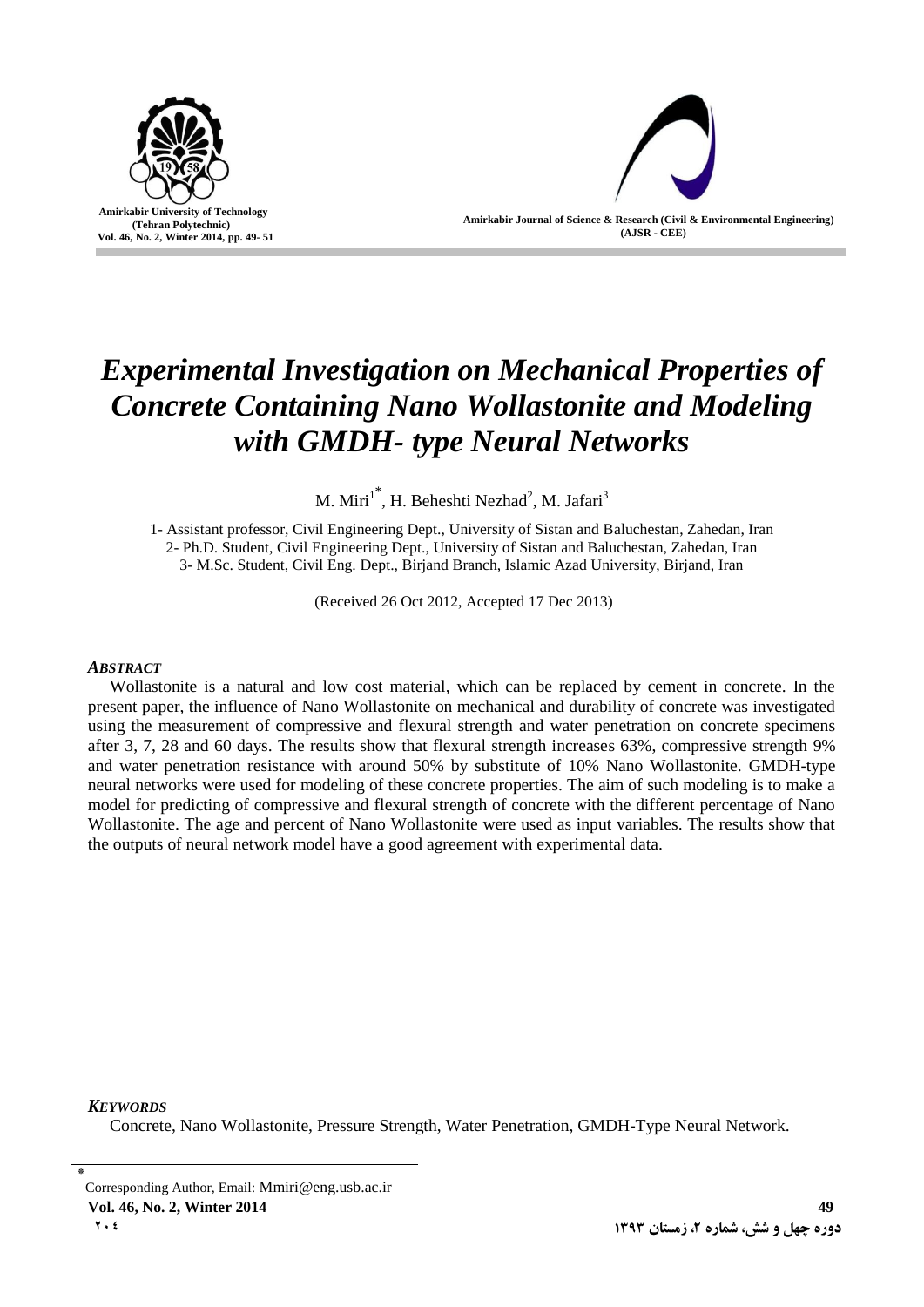#### **1- INTRODUCTION**

Wollastonite or calcium meta-silicate is a natural mineral of acicular structure and high elastic modulus. A recently published scientific study tested a low aspect ratio Wollastonite as a partial substitute of cementitious material or sand in concrete [1]. From the results of this study it was evident that incorporation of Wollastonite in concrete increased the flexural and compressive strength of concrete. In another study was conducted by Ransinchung and Kumar [2], investigations were made on pastes and mortars to evaluate the effect of Wollastonite on the mechanical strength of mortar. Improvement in compressive strength of mortar mixes with replacement of cement by Wollastonite and microsilica was observed.

In the present study, a portion of cement particles was substituted with Wollastonite Nano particles (Fig. 1) in concrete and indicated improvements of concrete properties. Finally, genetic algorithm (GA) and singular value decomposition (SVD) were deployed simultaneously for optimal design of both connectivity configuration and the values of coefficients, respectively [3], involved in GMDH-type neural networks which were used for modeling of mechanical properties of concrete.



**FIGURE 1. TEM IMAGE OF THE NANO WOLLASTONITE**

#### **2- MATERIAL, METHODS AND RESULTS**

In this study, two series of concrete mixtures were prepared according to ACI 211. In the first set (control specimens) natural aggregates, water and cement were used while in the second type, Nano Wollastonite was substituted for some portion of cement that is usually used. The Wollastonite replacements were 5, 10 and 15 % by mass and the ratio of water to binder for all concrete mixes was 0.45. The binder content in all specimens was  $400 \text{ kg/m}^3$ . After curing, the specimens cured in two different aggressive and normal conditions. Pressure strength, flexural strength and penetration of water were measured. Finally, GMDH-type of neural network was used to predict the mechanical properties of concrete. Input variables include the percentage of Nano Wollastonite and the age of specimens. Output variables

include pressure strength in aggressive environment  $(f'_{cagg})$ , 28-day pressure strength  $(f'_c)$  and flexural strength  $(f_b)$  in normal curing condition. The GMDH model for estimation of the flexural strength of concrete containing Nano Wollastonite was presented in (1).

*y1=15.982+2.7820655(NW)+2.868170(age)– 0.17148(N.W)<sup>2</sup> -0.0283(age)<sup>2</sup> -0.0192(N.W)(age) y2=-14.2155*-*0.24018289(age)+1.56471(y1)+ 0.012467(age)<sup>2</sup> -0.00177(y1) 2 -0.01024 (age)(y1) fb=-1.440210-0.3087021(N.W)+1.097806(y2)-*  $(0.021466(N.W)^2 - 0.00071(y_2)^2 - 0.00234(N.W)(y_2)$  $[1]$ 

The results of the experiment indicate that the substitution of up to 10% of cement with Nano Wollastonite can increase the pressure and flexural strength and the strength is reduced if higher amounts of substitution are applied. Nano Wollastonite is more effective to flexural strength than pressure strength and efficacy is higher at the early ages of concrete. The results show that compared to control specimens, there was a 9% increase of pressure strength and a 63% increase of flexural strength at the age of 3 days. Increase of Nano Wollastonite can reduce the water penetration in concrete up to 50%. For comparison of models in this study, statistical evaluation criteria were used in table 1.

**TABLE1. COMPARISON OF MODELS WITH EXPERIMENTAL DATA**

| Model          | <b>RMS</b> | CF     | <b>RMSE</b> | <b>MAE</b> | $R^2$  |
|----------------|------------|--------|-------------|------------|--------|
| $J_{cagg}$     | 1.63       | 0.9988 | 3.31        | 2.67       | 0.9516 |
| ن م<br>$J_c$   | 2.89       | 0.9955 | 9.89        | 8.35       | 0.9798 |
| J <sub>b</sub> | 1.41       | 0.9948 | 2.41        | 2.01       | 0.9980 |

The results obtained from the GMDH-type neural network models showed a high degree of coherence with the experimental results.

#### **3- CONCLUSIONS**

Based on the test results and modeling the following conclusions were drawn:

- (1) Flexural strength, compressive strength and water penetration resistance of concrete increased by 63%, 9% and 50% respectively by replacement of cement with 10% Nano Wollastonite.
- (2) Based on the overall effects of Nano Wollastonite, it seems that 10% replacement of Nano Wollastonite can be regarded as a suitable replacement.
- (3) The results obtained from GMDH-type neural network showed a high degree of coherence with the experimental results for all considered models.